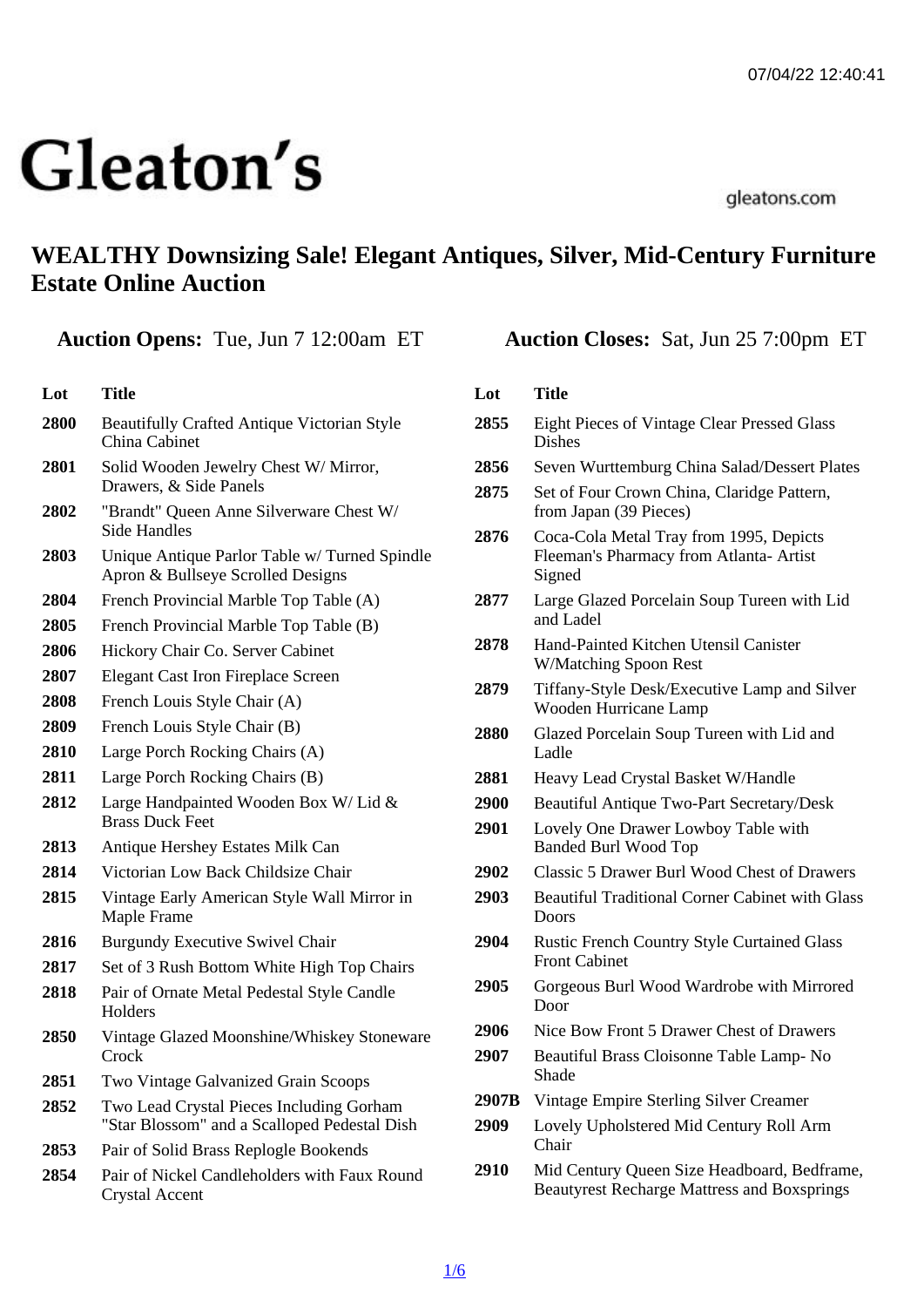- Lot Title
- 2911A Lovely Louis XV Style Bergere Chair
- 2911B Lovely Louis XV Style Bergere Chair
- 2912 Beautiful Antique 4 Drawer Oak Dresser
- 2913 Beautiful Antique 4 Drawer Oak Dresser
- 2914 Nice King Size Upholstered Padded Floral Headboard with Bed Frame
- 2915 Beautiful Small Chippendale Style Banded Mahogany and Burled Wood Sideboard Server
- 2916 Gorgeous Hand Knotted Area Rug
- 2917 Pretty Pottery Elephant Garden Seat
- 2918 Fabulous Burl Parsons End Table Designed by Miles Baughman for the Thayer Coggin Co.
- 2919A Original Framed Oil on Canvas Landscape Painting by Joel Owen, Signed
- 2919B Original Framed Oil on Canvas Landscape Painting by Joel Owen, Signed
- 2920 Gorgeous Original Portrait- Oil on Canvas in Beautiful Gold Frame- Not Signed
- 2921 Vintage Tilt-Top Table on Tri-Pedestal Legs (Oak)
- 2923 Nicely Framed and Matted Oil. Musical Still Life in Warm Brown Tones by A.Warner
- 2924 Pretty, Asian Table Lamp with Ceramic, Urn Style Body
- 2925A Vintage Oak End Table with Leather Top and Open Storage
- 2925B Vintage Queen Anne Style Oak End with Leather Top and Open Storage
- 2926 Glamorous Skirted Sofa with Cloth Floral Upholstery and Rolled Arms from J.Royale Furniture in Hickory,NC
- 2927 Low, Vintage Distressed Coffee Table. Kelly Green with Minimal Black Overwash .Wooden
- 2928 Wooden, Handmade Vintage Spindle back Side/Accent Chair
- 2929 Small Vintage Bench (Piano, Vanity ?) in Queen Anne Style
- 2930 High Quality Framed Oil on Canvas Painting, Signed Hampton. Depicts a Medieval Times Woman in her Kitchen
- 2931 Light Tomato-Red Vintage Victorian Accent Chair with Padded Arms
- 2932 English Style Blue and White Porcelain Jar Table Lamp
- 2933 "English Hunt Board" Antique Oak Buffet with Attached Metal Rod For Linens at Back
- 2934 Antique Leather Office Chair with Wooden Base and Nailhead Trim
- Lot Title
- 2935 Vintage Oak Side or End Table (Possibly Handmade)
- 2936 Two Vintage Table Lamps One is Brass Candlestick, one Victorian
- 2937 Antique Parlor Sofa in French Style (Recovered in Asian Inspired Fabric However)
- 2938 Low Comfortable Easy Chair; Vintage with Custom Skirted Upholstery
- 2939 Antique Beveled Wall Mirror with Dark Wooden Frame. Does not Include Easel
- 2940 Ornate Antique Brass Fireplace Fender. Adds Elegance to the Hearth
- 2941 (1980's) Vintage Oil on Canvas Portrait of Two Clowns; Signed W. Moninet (French)
- 2942 Vintage Multifunction Mahogany Table. Can be an Entry Table or a Dining Table When Dropped Leaf is Pulled out.
- 2943 Very Life Like Small Teatree in a Woven Basket with a Sturdy Stool
- 2944A Pair of Sturdy Wooden Low Bar Stools
- 2944B Pair of Sturdy Wooden Low Bart Stools
- 2945 Gorgeous Asian Pagoda Style Wall Mirror Real Wood and Vintage in Age
- 2946 Frame Print "South View of the City and Bay of Dublin"
- 2947 Framed Arthur Garrett Print
- 2948 Pair of Framed "Cries of London" Prints
- 2949 Signed Elizabeth O'Neil 1 Verner Signed Print "Little Missy"
- 2950 Peach Wing Back Accent Chair with Piped **Upholstery**
- 2950A Pair of Stuart Crystal Candlestick Holders
- 2951 Vintage Doranne Ceramic Mouse Cookie Jar
- 2952 Beautiful Cloisonne Enamel Lamp with Shade
- 2952a Vintage Foo Dog Bookends
- 2953 Beautiful Very Large Hand-Knotted Area Rug in Pastel Peach Cream & Blue
- 2953a Mid Century Prancing Ceramic Horse Figurine
- 2954 Nice Group of Vintage Items
- 2954a Vintage Style Pair of Ceramic Cats
- 2955 Mid Century Ceramic Parrot Figurine
- 2956 Very Nice Twin Size Power Foundation Bed Frame with Original Mattress Factory Orthopedic Mattress and Box Springs
- 2956a Wooden Goat Sculpture & Rabbit Wall Decor
- 2957 Hand Painted Vase by C.Karmiris Attic Period 500 BC. (Copy)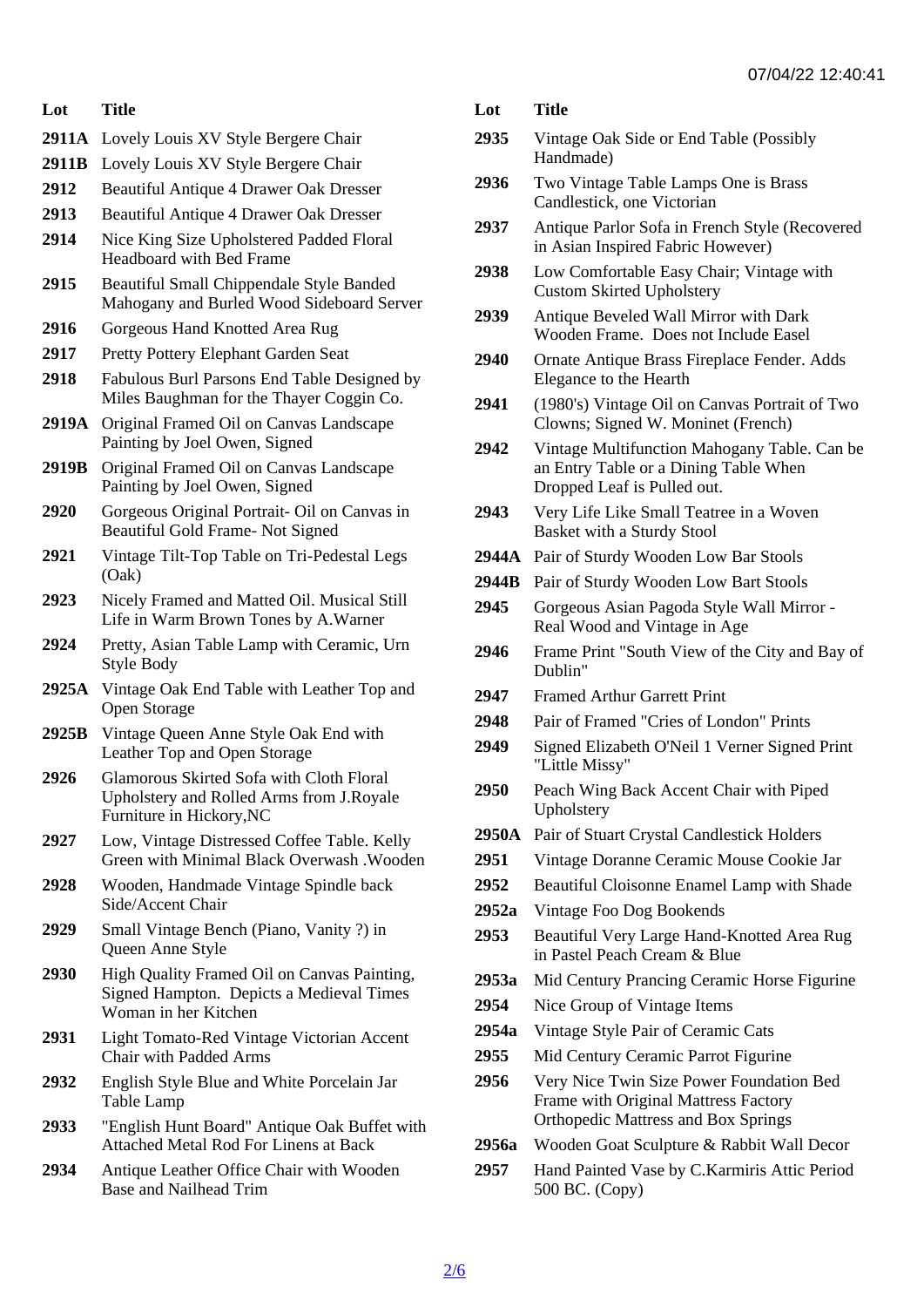- Lot Title 2958 Midnight Blue Rocking Recliner (Manual)
- 2958a 19th Century Style Spelter Metal Warrior **Figurine**
- 2959 Solid Oak Entertainment . See Pictured for Repurposing Idea!
- 2959a Heavy Vintage Style Bust with Fleur-De-Lis
- 2960 Black Laminate 3-Tier Storage Shelf Unit
- 2960a Vintage Chinese Soapstone Xion Figurine
- 2961 Vintage Maple Color Tell City Chair Co. Chest of Drawers Goes with 2962A, 2962B, 2963
- 2961a Edward Russel Decorative Handmade Bowl on Pedestal and Covered Urn
- 2962 Edward Russel Decorative Handmade Candlesticks with Candles (2)
- 2962A Vintage Maple Color Tell City Chair Co. Night Stand. Goes with 2962B, 2963, 2961
- 2962B Vintage Maple Color Tell City Chair Co.Night Stand Goes with 2963, 2961, 2962A
- 2963 Vintage Maple Color Tell City Chair Co. Dresser with Mirror Goes with 2961, 2962A, 2962B
- 2963a Edward Russel Decorative Wooden Urn with Lid
- 2964 Vintage Style Possibly Bamboo Lacquerware Bowl with Lid & Large Brass Incense Burner
- 2965 Decorative Handpainted Jar with Lid
- 2966 Gorham Electroplate Silver-Tone Chafing Dish w/ Burner
- 2967 Silver Queen Silverplate Hammered Copper Serving Dish
- 2968A Gorham Whiting Sterling Silver Goblet (A)
- 2968B Gorham Whiting Sterling Silver Goblet (B)
- 2968C Gorham Whiting Sterling Silver Goblet (C)
- 2968D Gorham Whiting Sterling Silver Goblet (D)
- 2968E Gorham Whiting Sterling Silver Goblet (E)
- 2968F Gorham Whiting Sterling Silver Goblet (F)
- 2969A Webster Sterling Silver Toothpick Holder (A)
- 2969B Webster Sterling Silver Toothpick Holder (B)
- 2970A Vintage Empire Sterling Silver Sugar Bowl
- 2971 Lustrous Towle Sterling Silver Creamer
- 2972A Weighted Silver Pedestal Candy Dish/Compote
- 2972B Weighted Silver Pedestal Candy Dish/Compote
- 2973A Towle Weighted Silver Vintage Candle Stick Holder
- 2973B Antique Gorham Weighted Sterling Candle Stick Holder

Lot Title

- 2974 Ornate Newport Silverplate Pedestal Bowl Tray **Compote**
- 2975 Unique Silverplate by Poole, Rectangular Butler's Tray
- 2976 Ornate Gorham Electroplate Serving Tray
- 2976A Shiny English Electro Plated Nickel Silver Tray
- 2977 Antique Copper and Silverplate Bottle Stand (Circa 1900)
- 2978 Pair of Wood Base Silver Plated Wine Coasters
- 2979 Weighty Pair of Casserole Serving Carriers
- 2980 3 Vintage Silverplate Pieces
- 2981 Rosanna Classic Cafe Paris Dish Collection
- 2982 Antique Oak Salt Box and A Narrow Beveled Mirror
- 2983 The Great Book of French Impressionism
- 2984 Three Large Hardback Books of Work by Monet Sargent and Frederic Remington
- 2985 Large Vintage Blue and White Pottery Jar "Tending Cattle"
- 2986 Hexagon Double Hand Led Asian Dish with Floral and Bamboo Motif
- 2987 Japanese Imari Hand Painted Decorative Plate
- 2988 Copeland Spode Imari Pattern Oval Platter
- 2989 Royal Worcester "Evesham" Gold Porcelain Oven to Table Wave
- 2990A Copeland Garrett Lidded Potpourri Vase with Gold Gilding
- 2990B Copeland Garrett Lidded Potpourri Vase with Gold Guilding
- 2991A Antique Porcelain Chinese Canton Blue and White Eight Sided Platter
- 2991B Antique Porcelain Chinese Canton Blue and White Eight Sided Platter
- 2992 Antique Blue and White Porcelain Staffordshire Blue Willow Platter
- 2993 Antique Blue Willow Platter with Pin Repairs
- 2994A 18th Century English London Delftware Polychrome Plate
- 2994B 18th Century English London Delftware Polychrome Plate
- 2995 18th Century Pagoda/Landscape Porcelain Plate with Gold Trim
- 2996 Antique Willow Blue and White Eight Sided Platter with Floral and Bamboo Motif
- 2997 Three Antique Blue Willow Pattern Meat/Pate Pan/Dish
- 2998 Spode Tower Blue Handled Platter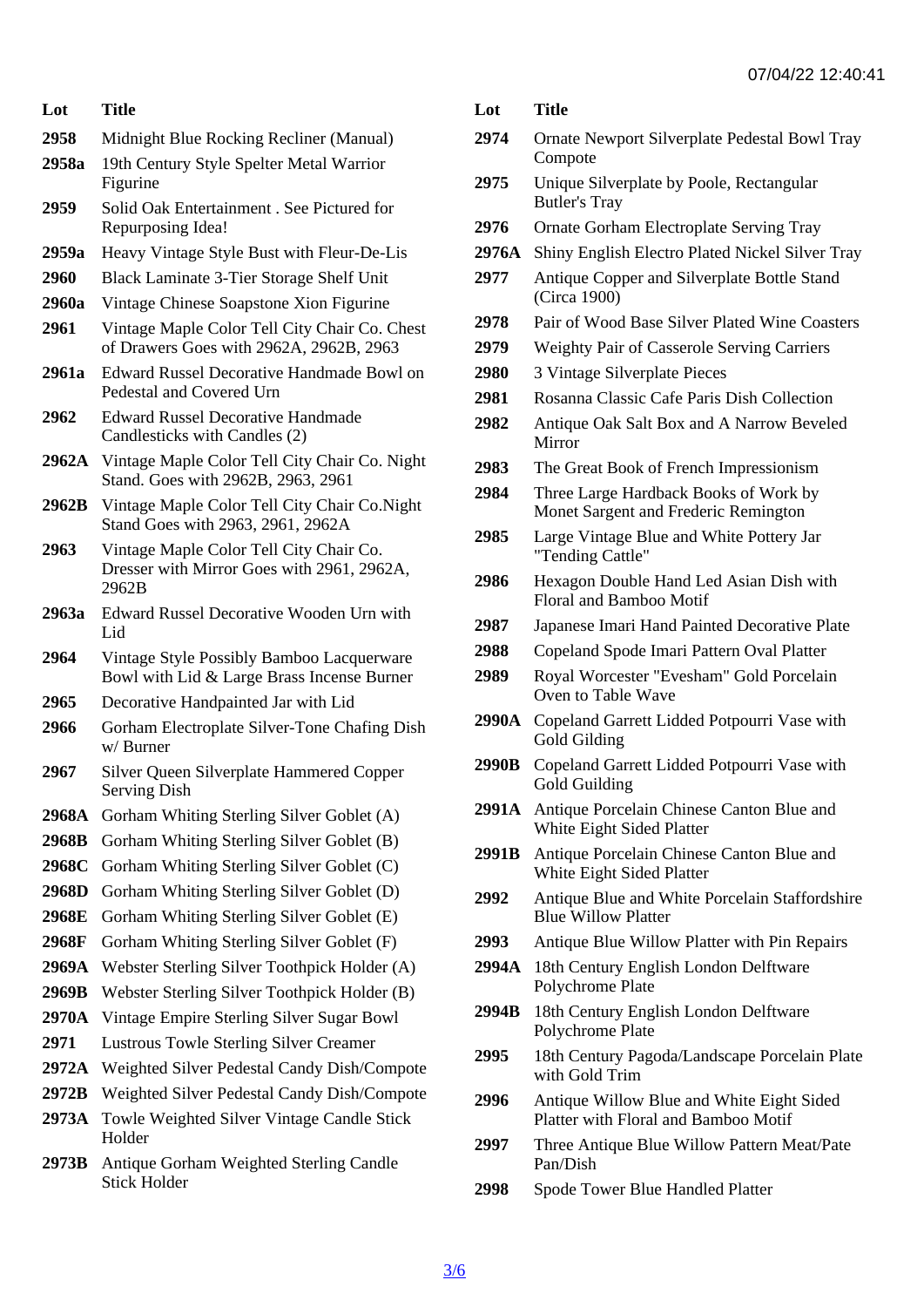| Lot   | Title                                                                                            | Lo       |
|-------|--------------------------------------------------------------------------------------------------|----------|
| 2999  | Andrea by Sadek Porcelain Malachite Cachepot<br>and Two Candle Lamp Shades                       | 37       |
| 3416  | Wooden Computer Desk with Hutch & CD<br>Case                                                     | 37<br>37 |
| 3417  | <b>Compact Desk with Sliding Drawer</b>                                                          | 37       |
| 3419  | <b>Wooden Coffee Table with Faux Drawers</b>                                                     |          |
| 3422  | Small Area Rug in Red Green and Blue Colors                                                      | 37       |
| 3432  | Six Pieces of Kitchenware Including a<br><b>Melamine Spoon Rest</b>                              | 37<br>37 |
| 3433  | Royal Wentworth Fine China Plates (6)                                                            | 37       |
| 3500  | <b>Emperor Clock Co.Solid Oak Grandfather</b><br><b>Clock</b>                                    | 37       |
| 3501  | Vintage Lighted Curio Grandfather Clock                                                          |          |
| 3502  | <b>Turned Wood Podium</b>                                                                        | 37       |
| 3503  | Small Vintage Trunk with Floral<br>Embellishment                                                 | 37       |
| 3504  | Vintage Hand Painted Milk Glass Oil Lamp                                                         | 37       |
| 3505A | <b>Four Waterford Crystal Glasses</b>                                                            | 37       |
| 3505B | Three Waterford Crystal Votive Holders                                                           | 37       |
|       | 3505C Waterford Crystal Salad/Dessert Plate                                                      | 37       |
|       | 3505D Waterford Crystal Salad/Dessert Plate                                                      |          |
| 3506  | Two Wooden Mason Jar Style Electric Lanterns                                                     | 37       |
| 3507  | <b>Westmoreland Hand Painted Wedding Milk</b><br>Glass and A Pink Milk Glass Compote (2pc)       | 37       |
| 3508  | Vintage Glass Oil Lamp- 3 Brass Candle Stick                                                     |          |
|       | <b>Holders- Candles Galore</b>                                                                   | 37       |
| 3509  | This Metal Cage is Going to The Birds!                                                           | 37       |
| 3510  | Winner Takes All Lot Including A Nippon                                                          | 37       |
|       | Octagon Dish                                                                                     | 37       |
| 3525  | Group of a Dozen Mostly Floral Bone China<br>Cup/Saucers and a Mini Cup/Saucer Set of<br>Display | 37       |
| 3526  | 10 Sets of Bone China Cups and Saucers                                                           |          |
| 3527  | 10 Piece Set of Vintage Rooster Themed<br><b>Accent Pieces of Early Provincial Underglaze</b>    | 37       |
|       | (Ceramic)                                                                                        | 37       |
| 3528  | Vintage (Circa 1960's) Wilton Bullet Vise on<br><b>Swivel Base</b>                               | 37       |
| 3529  | 3?" 12 Point Vintage Striking Box Wrench                                                         | 37       |
| 3530  | Larger Vintage Wilton Vise on a Swivel Base                                                      |          |
| 3701  | Hexagonal Blue & White Newcastle On-Tyne<br><b>Biscuit Jar</b>                                   | 37<br>37 |
| 3702  | Hexagonal Blue & White Biscuit Jar                                                               |          |
| 3703  | Revolutionary War Era Leather Bound Trinket<br>Box                                               | 37       |
| 3704  | <b>Chinese Style Carved Vase</b>                                                                 | 37       |
| 3705  | Goard Cup with Silver & Gold Toned Base                                                          |          |
|       |                                                                                                  |          |

| Lot    | <b>Title</b>                                                                          |
|--------|---------------------------------------------------------------------------------------|
| t 3706 | Estrela De Conimbriga Portugal<br>Jewelry/Trinket Box                                 |
| 3707   | <b>Beautiful Pottery Trinket Box with Lid</b>                                         |
| 3708   | Wedgewood Pedestal Green Vintage Dish                                                 |
| 3709   | Thumbprint Glass Dessert Bowl, Glass Vintage<br>Juicer, Ceramic Pitcher Plus More     |
| 3710   | 3 Vintage Brown Speckled Coffee Mugs                                                  |
| 3711   | Amie Doherty Teacups & Saucers                                                        |
| 3712   | Japanese Decorated Porcelainware                                                      |
| 3713   | Chinese Antique Blue & White Porcelain Fish<br>Plate & Petal Ledge                    |
| 3714   | Antique Earthenware Plate with Fruit and<br><b>Music Motif</b>                        |
| 3715   | Antique Multicolor/Polychrome Delft Plate                                             |
| 3716   | Antique Blue and White Porcelain Plate                                                |
| 3717   | <b>Copeland Spode's Tower Decorated Plate</b>                                         |
| 3718   | 18th Century Cughley 2 Temples Blue & White<br><b>Pattern Plate</b>                   |
| 3719   | Pair of Cute Hand Painted Blue & White Bowls                                          |
|        | 3720A Early 19th Century Asian Blue/White Shallow<br>Bowl                             |
|        | 3720B Early 19th Century Asian Blue/White Shallow<br><b>Bowl</b>                      |
| 3721   | A Mottahedeh Blue Canton Deep Shell Dish<br>(Blue, White)                             |
| 3722   | <b>Chinese Canton Glazed Porcelain Blue/White</b><br><b>Shallow Bowl</b>              |
| 3723   | Spode Berry Bowl, Tea & Coffee Cup                                                    |
| 3724   | <b>Condiment Dishes &amp; Decorative Coffee Cups</b>                                  |
| 3725   | Stamped Antique Weighty Asian Blue & White<br>Bowl                                    |
| 3726   | Vintage Corningware Roasting Pan & 3 Pyrex<br><b>Baking Dishes</b>                    |
| 3727   | Pair of Chinese Blue/White Celedon Porcelain<br>Lingzhi Decor Plates Ca. 18th Century |
| 3728   | Two Small Antique Blue/White Pedestal Bowls                                           |
| 3729   | Dutch Chinese Export Porcelain Delft<br><b>Blue/White Pottery Plate</b>               |
| 3730   | Trip of Blue and White Decorative Plates with<br><b>Asian Scenes and Florals</b>      |
| 3731   | Pair of Delft Blue and White Decorative Plates                                        |
| 3732   | Pair of Delft Blue and White Octagon Shaped<br><b>Decorative Plates</b>               |
| 3733   | Pair of Blue and White Shallow Porcelain<br><b>Decorative Bowls</b>                   |

734 Two Porcelain Decorative Plates in Blue/White Asian Scenes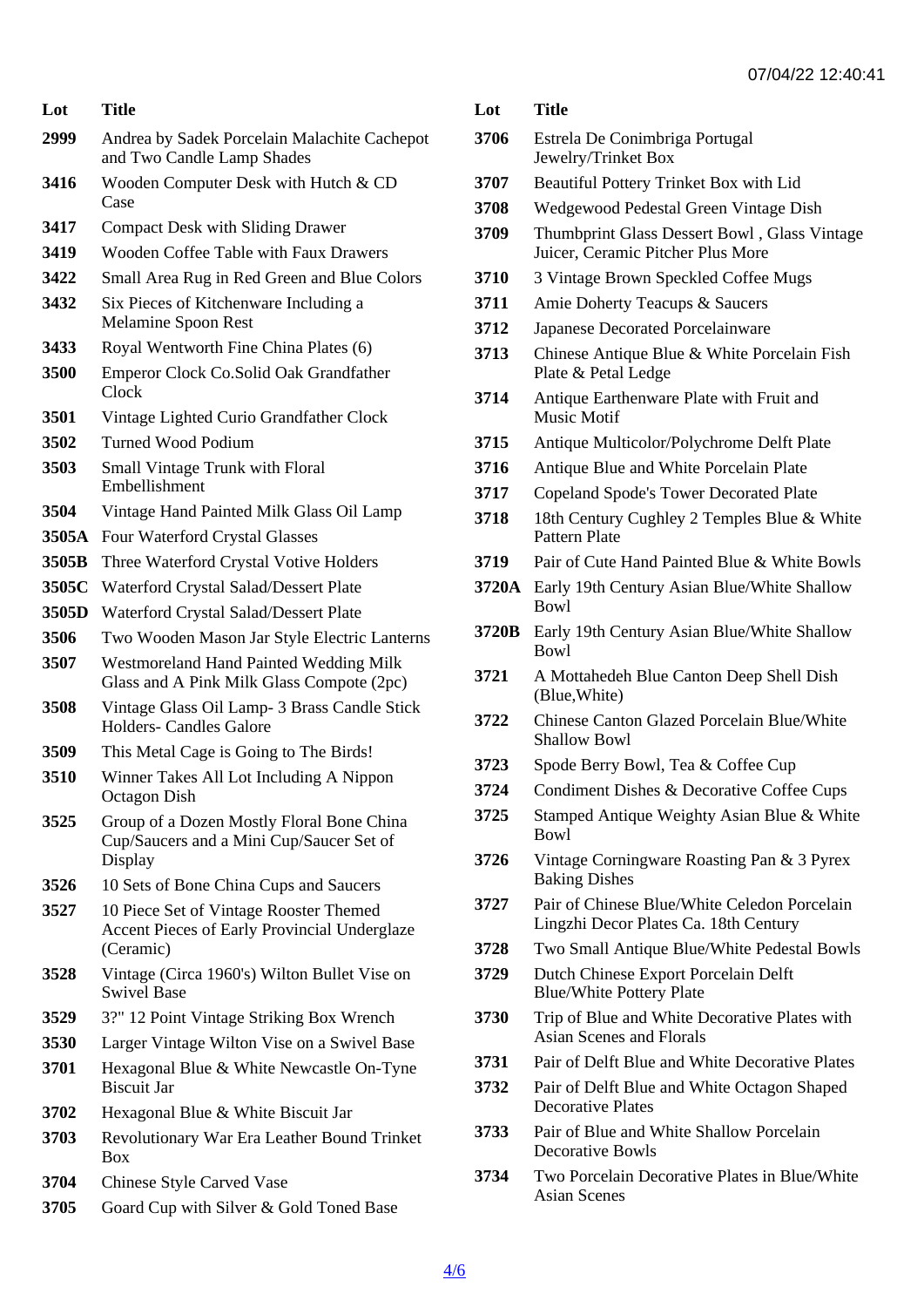- Lot Title
- 3735 Five Antique Blue and White Earthenware **Dishes**
- 3736 Four Small Japanese Porcelain Bowls and Three Petal Edge Pouring Bowls
- 3750 Mixed High End Cut Glass and Crystal Lot with a Small Blown-Glass Crystal Decanter
- 3751 3 Sets of Upscale Glassware
- 3752 Linen Treasures Lot
- 3753 Excellent, Mixed Brand, Stainless Steel **Cookware**
- 6773 Distressed-look Wrought Iron Upright Wine Rack
- 72404 "Bearly Hiding" Collectors Plate
- 72406 Cottage Garden Plate Collection
- 72407 English Country Cottage Plate Collection
- 9444 Gorgeous Lunt Silver Eloquence Silverware
- 9445 Lunt Sterling Silver Baby Spoon

#### \*\*\*UPDATED PAYMENT INFO\*\*\*

We accept cash and credit cards. Your invoice will be automatically charged to your credit card on file unless you email Info@gleatons.com BEFORE the auction closes to notify us that you will be paying cash.

Unpaid invoices:

We will attempt to contact you by email if your automatic credit card payment does not go through. All unpaid invoices without a cash payment arrangement will automatically be transferred to the back up bidder before pick up begins.

18% AUCTION BUYERS PREMIUM